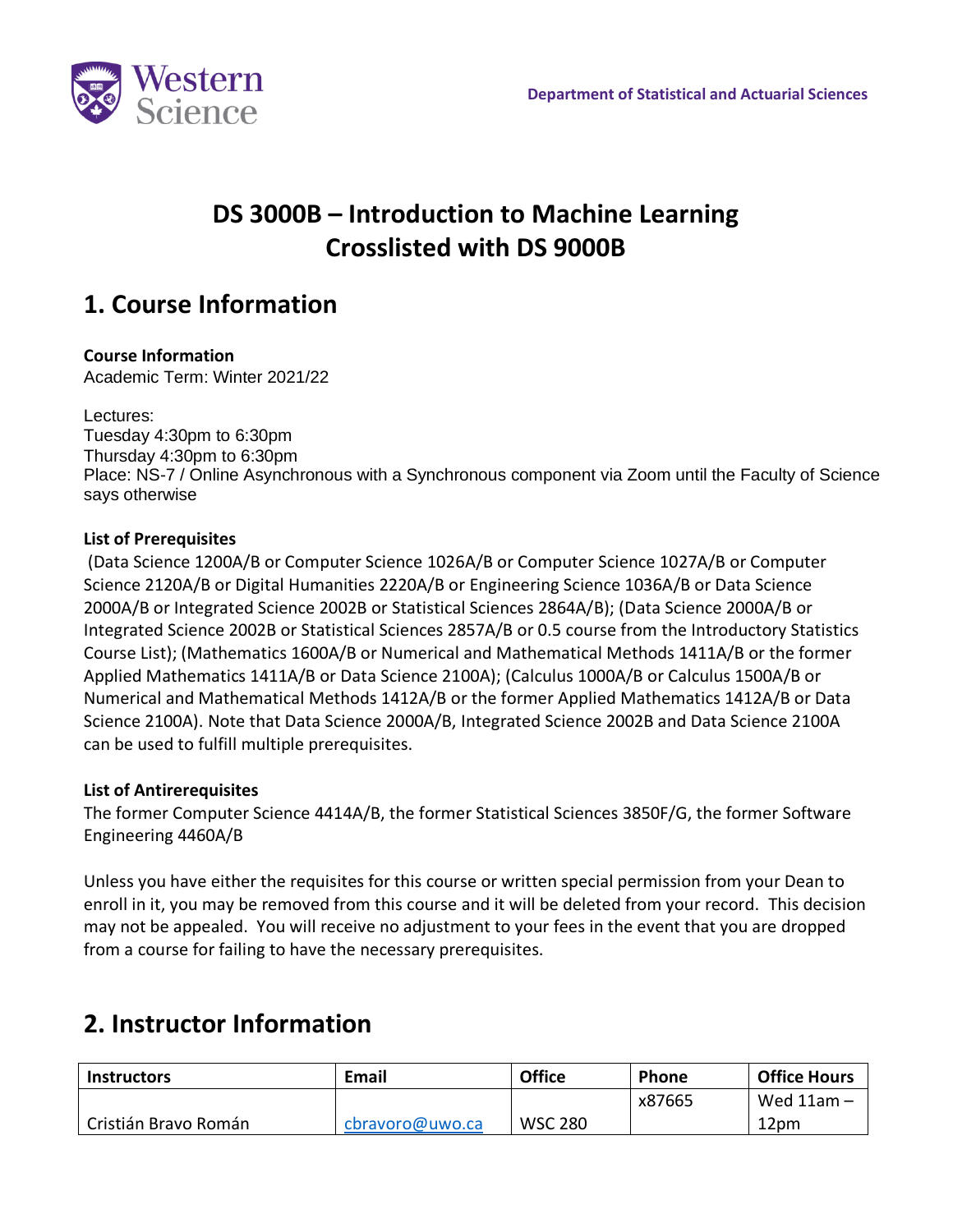| Sherly Alfonso-Sánchez | salfonso@uwo.ca | <b>WSC 208</b> | See OWL |
|------------------------|-----------------|----------------|---------|
| Duo Xu                 | dxu258@uwo.ca   |                | See OWL |
| Sahab Zandi            | szandi@uwo.ca   | <b>WSC 208</b> | See OWL |
| Yuhao (Jet) Zhou       | yzho82@uwo.ca   | <b>WSC 208</b> | See OWL |

Students must use their Western (@uwo.ca) email addresses when contacting their instructors.

## **3. Course Syllabus, Schedule, Delivery Mode**

Introduces machine learning and statistical methods for data analysis through applied examples. The goal of this course to expose students to topics related to statistical learning such as, Linear Regression, Logistic Regression, Discriminant Analysis, Model Selection and Regularization, Cross Validation, Tree Based Methods and Clustering. The course emphasizes the ability to apply techniques to real data sets and critically evaluate their performance.

Topics include:

- Supervised Learning and Model Fitting
- Statistics, Prediction, and Maximum Likelihood
- Introduce test set/out-of-sample idea.
- Classification, Evaluation, Logistic regression Regularization, Multi-class problems
- Estimating Performance, Quantifying Uncertainty on parameter estimates and on model predictions
- Test error, Cross-validation, Model Selection, Bias-Variance tradeoff
- Feature Selection and Regularization (L1 and L2)
- Trees, Random Forest
- Neural Networks, Gradients, learning
- Autoencoders, Dimensionality reduction, PCA, NMF, tSNE
- Clustering, K-means, hierarchical clustering
- Model limitations, Causality.

### **Table of Contents and Schedule**

| Week                    | <b>Dates</b>  | Lecture              | Lab               | <b>Assignment</b>    |
|-------------------------|---------------|----------------------|-------------------|----------------------|
| 1                       | Jan $10 - 14$ | Supervised           | Pandas and Numpy, | Linear regression,   |
|                         |               | Learning and         | Optimization      | Loss function        |
|                         |               | <b>Model Fitting</b> |                   | Squared error        |
|                         |               |                      |                   | Mean absolute        |
|                         |               |                      |                   | deviation            |
| $\overline{\mathbf{c}}$ | Jan 17 – 21   | Probability and      | Pandas            | Regression           |
|                         |               | Maximum              |                   |                      |
|                         |               | Likelihood           |                   |                      |
| 3                       | Jan $24 - 28$ | Introduce test       | Implementation of | Logistic regression, |
|                         |               | set/out-of-sample    | topics            | Classification,      |
|                         |               | idea.                |                   | Evaluation           |
|                         |               | Classification,      |                   |                      |
|                         |               | Evaluation, Logistic |                   |                      |
|                         |               | regression           |                   |                      |
|                         |               | Regularization,      |                   |                      |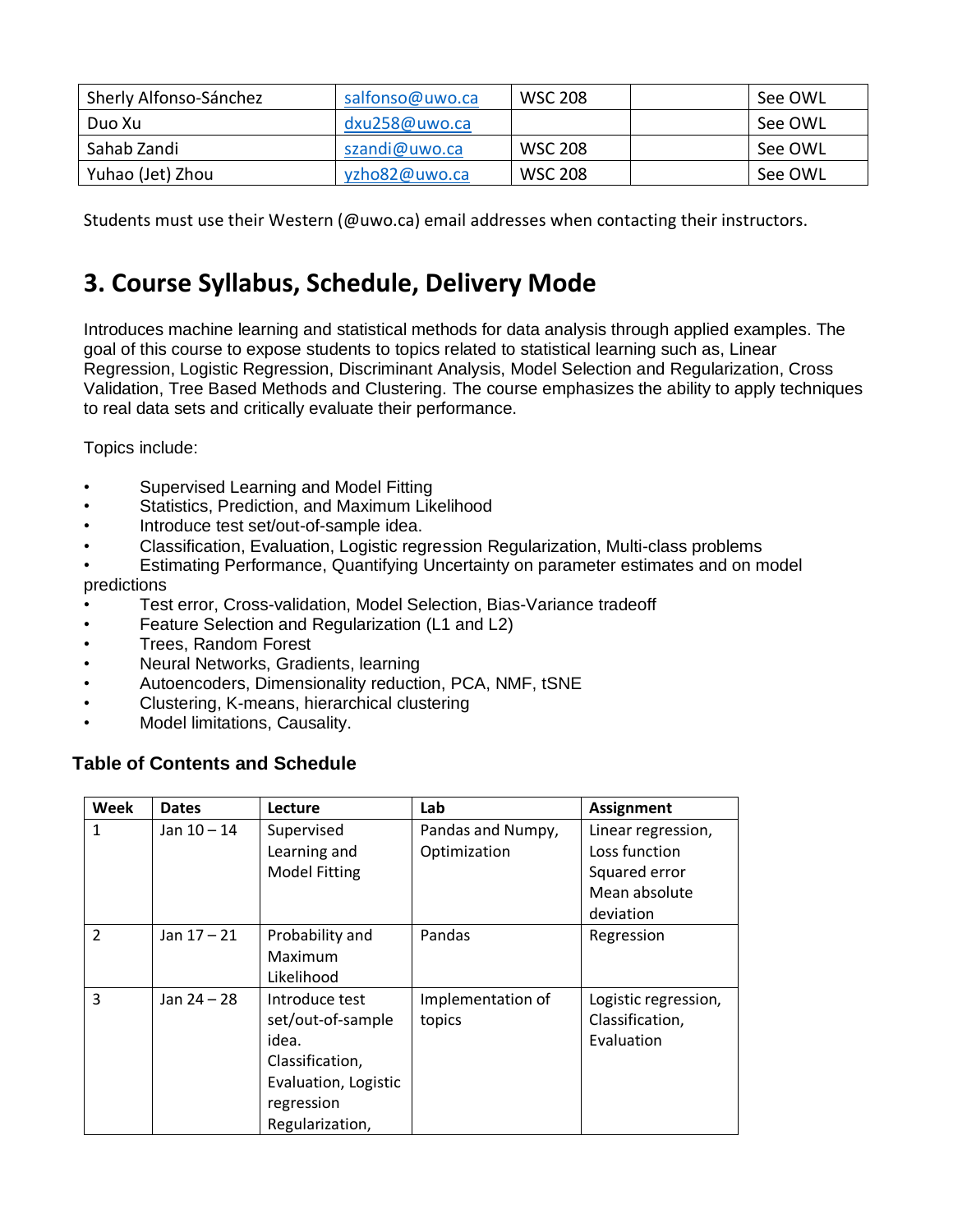|                |                                                | Multi-class<br>problems                                                          |                                  |                                                     |
|----------------|------------------------------------------------|----------------------------------------------------------------------------------|----------------------------------|-----------------------------------------------------|
| 4              | Jan $31$ - Feb<br>4                            | Estimating<br>Performance,<br>Quantifying<br>Uncertainty                         | Bootstrap                        | Bootstrap and<br>confidence<br>intervals            |
| 5              | $Feb 7 - 11$                                   | Test error, Cross-<br>validation, Model<br>Selection, Bias-<br>Variance tradeoff | Cross-validation                 | Cross-<br>validation and<br>model selection         |
| 6              | $Feb 14 - 18$                                  | <b>Feature Selection</b><br>and Regularization<br>$(L1$ and $L2)$                | Regularization                   | Regularization and<br>nested cross-<br>validation   |
| $\overline{7}$ | $Feb 21 - 25$                                  | <b>Reading Week</b>                                                              | $\overline{a}$                   |                                                     |
| 8              | 28<br>Feb<br>Mar 4                             | <b>Midterm</b>                                                                   | <b>Midterm</b>                   | $\overline{\phantom{a}}$                            |
| 9              | Mar $7 - 11$                                   | Trees, Random<br>Forest                                                          | Tree Lab                         | Tree homework                                       |
| 10             | Mar $14 - 18$                                  | Autoencoders,<br>Dimensionality<br>reduction, PCA,<br>NMF, t-SNE                 | Dimensionality<br>reduction      | Dimensionality<br>reduction                         |
| 11             | Mar $21 - 25$                                  | Clustering, K-<br>means,<br>hierarchical<br>clustering                           | Clustering                       | Clustering                                          |
| 12             | Mar<br>28<br>$\overline{\phantom{m}}$<br>Apr 1 | Model limitations,<br>Causality.                                                 | Deploying models                 | Interpretability                                    |
| 13             | Apr 4 - Apr 8                                  | Neural Networks,<br>Gradients,<br>learning                                       | Simple 1-hidden<br>layer network | Study guide for the<br>exam including<br><b>ANN</b> |

Classes begin January  $10<sup>th</sup>$ , 2021 Reading Week: February 19–27, 2022 Classes end April 7<sup>th</sup>, 2022

#### **Contingency plan for an in-person class pivoting to 100% online learning**

Although the intent is for this course to be delivered in-person to the extent possible, the changing COVID-19 landscape may necessitate some or all the course to be delivered online, with both a synchronous (i.e., at the times indicated in the timetable) and an asynchronous (e.g., posted on OWL for students to view at their convenience) component. The grading scheme will not change. Any assessments affected will be conducted online as determined by the course instructor.

When deemed necessary, tests and examinations in this course will be conducted using a remote proctoring service. By taking this course, you are consenting to the use of this software and acknowledging that you will be required to provide personal information (including some biometric data) and that the session will be recorded. Completion of this course will require you to have a reliable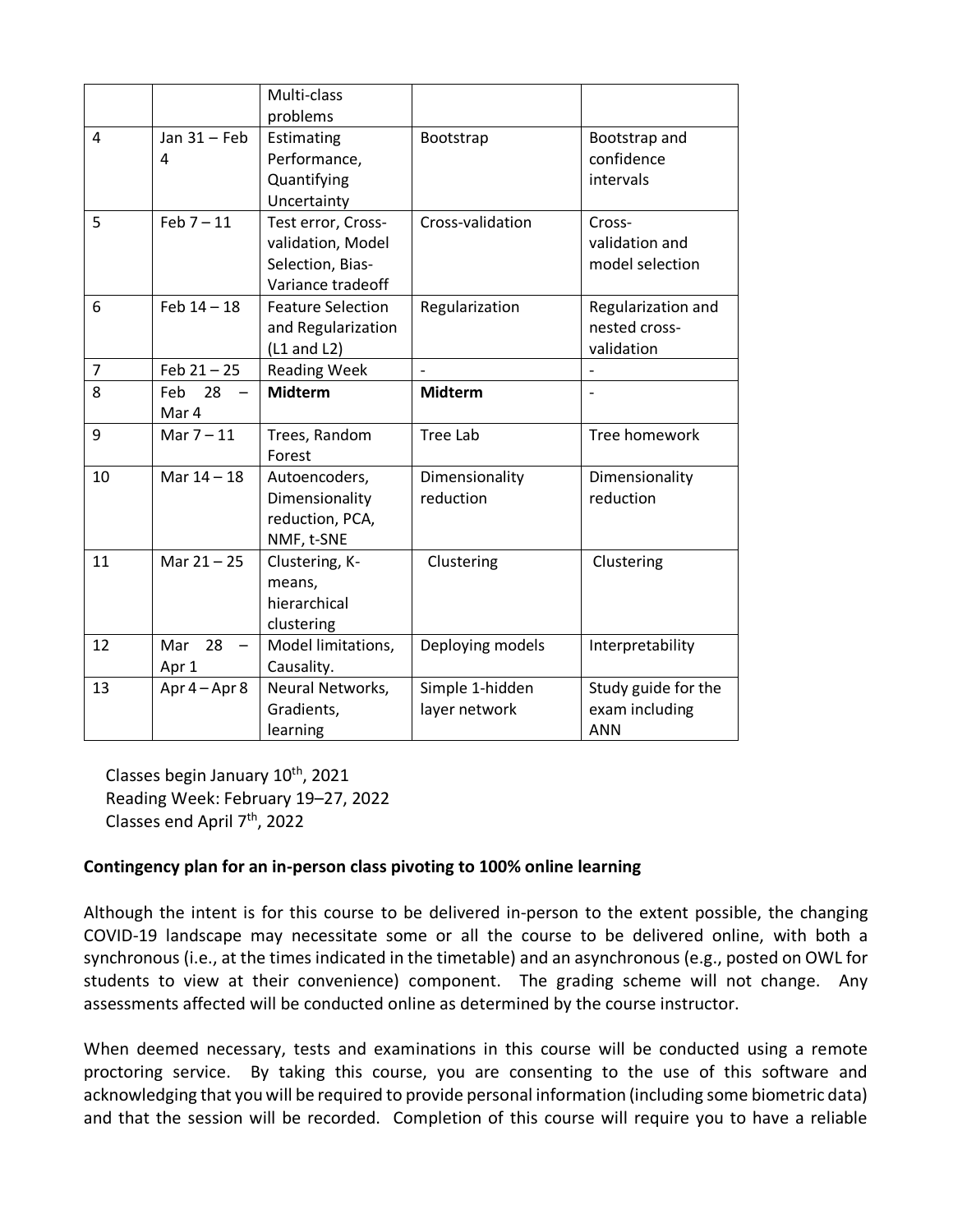internet connection and a device that meets the technical requirements for this service. More information about this remote proctoring service, including technical requirements, is available on Western's Remote Proctoring website at: [https://remoteproctoring.uwo.ca.](https://remoteproctoring.uwo.ca/)

## **4. Course Materials**

#### **Core book:**

*The Elements of Statistical Learning* by Hastie, Tibshirani and Friedman. [**Available for Free Online at <https://web.stanford.edu/~hastie/ElemStatLearn/>**]

Recommended complementary book:

Machine Learning: A Probabilistic Perspective by P. Kevin Murphy [**Free** [online\]](https://www.cs.ubc.ca/~murphyk/MLbook/)

Students are responsible for checking the course OWL site (http://owl.uwo.ca) on a regular basis for news and updates. This is the primary method by which information will be disseminated to all students in the class.

All course material will be posted to OWL: http://owl.uwo.ca.

If students need assistance with the course OWL site, they can seek support on the OWL Help page. Alternatively, they can contact the Western Technology Services Helpdesk. They can be contacted by phone at 519-661-3800 or ext. 83800.

[Google Chrome](https://www.google.ca/chrome/?brand=CHBD&gclid=CjwKCAjwxLH3BRApEiwAqX9arfg8JaH6fWGASk9bHTkfW_dyBir93A1-TliP-7u1Kguf-WZsoGAPhBoC9NYQAvD_BwE&gclsrc=aw.ds) or [Mozilla Firefox](https://www.mozilla.org/en-CA/) are the preferred browsers to optimally use OWL; update your browsers frequently. Students interested in evaluating their internet speed, please click [here.](https://www.google.com/search?q=internet+speed+test+google&rlz=1C5CHFA_enCA702CA702&oq=internet+speed+test+google&aqs=chrome..69i57j0l7.3608j0j4&sourceid=chrome&ie=UTF-8)

While self-installation of the software in your own computer is possible, there is also the possibility of using online platforms. Two are available:

- Google Colab: [https://colab.research.google.com](https://colab.research.google.com/)
- Kaggle Kernels:<https://www.kaggle.com/code>

### **Technical Requirements**

This is a mostly code-based course so a laptop with internet connection is required. If making your own local installation, a computer with a sufficiently powerful processor (at least two cores @2.2 GHz) with at least 8GB of RAM are recommended. If this were not available, we recommend using an online environment.

## **5. Methods of Evaluation**

The overall course grade will be calculated as listed below:

| <b>Weekly Assignments (9)</b> | 36% |
|-------------------------------|-----|
| Midterm Exam                  | 31% |
| <b>Final Exam</b>             | 33% |

#### **Weekly Assignment:**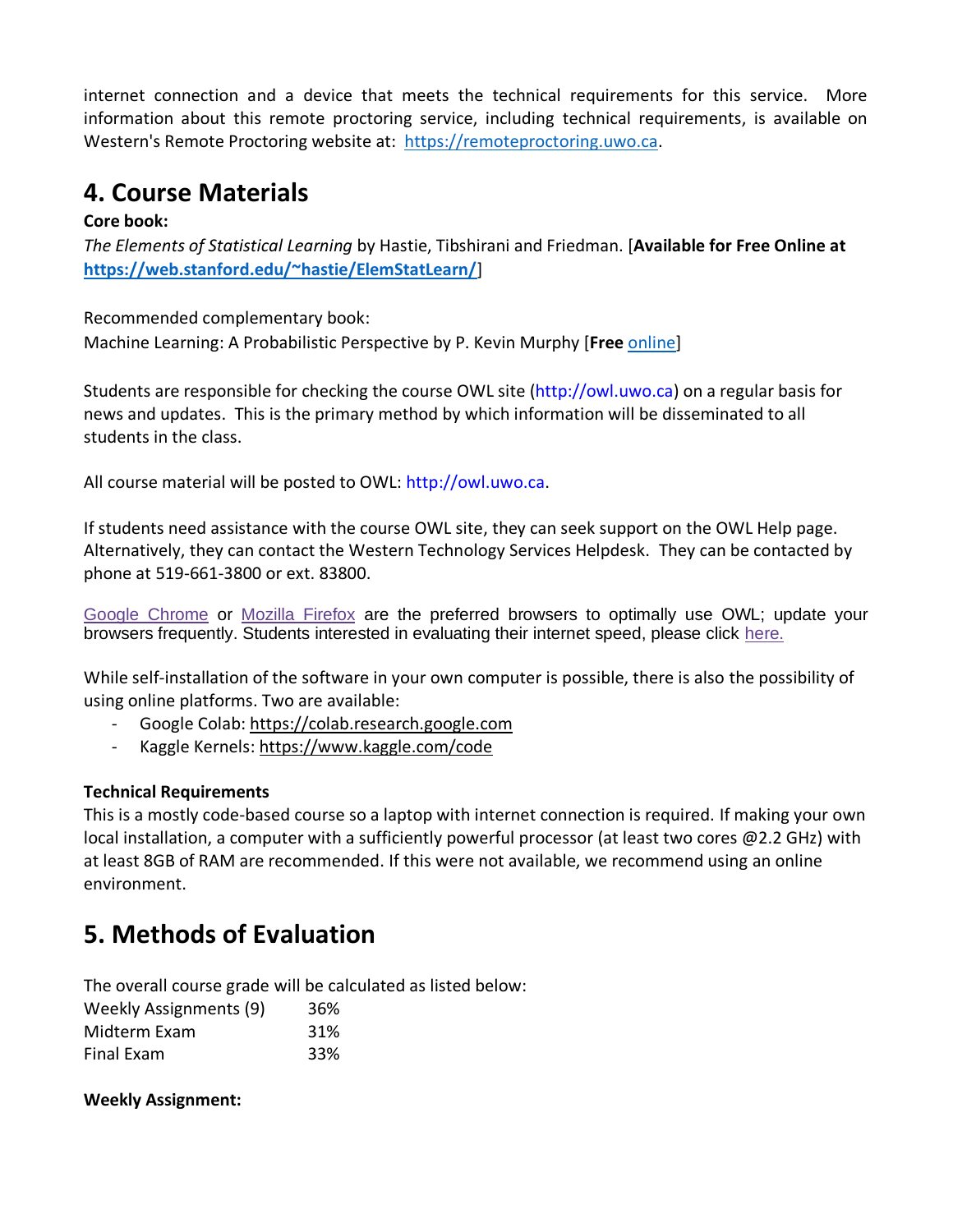Assignments will be released each week, with due dates of the following week. There will be no makeup for missed weekly assignments. If the student submits a self-reported absence before the due date of the assignment, an extension of the deadline will be granted in line with the University policies.

#### **Midterm:**

The midterm will be a practical examination in the form of a timed assignment. Students will be given a data set and a set of practical data analytic problems to solve, similar to the structure of the weekly assignments. The exam is "open book & open web", meaning that students can access any notes or any documents on the web. Electronic communication with other people inside or outside class is prohibited.

#### **Final Exam:**

The final exam will be scheduled by the Registrar. The exam is "open book & open web", meaning that students can access any notes or any documents on the web. Electronic communication with other people inside or outside class is prohibited. It will cover concepts from the entire course and is in structure similar to the midterm exam. The exam will be a practical examination; each student will need a laptop to complete the midterm.

### **In order to pass the course, a mark above 50% must be obtained in the written examination section of the course (midterm + exam).**

#### **Accommodated Evaluations**

- Late assessments without illness self-reports will be subject to a late penalty discount of 10%/day (this means if your coursework gets an 80%, and you submit one day late, your final mark will be 80% - 10% = 70%). The day late starts one minute after the deadline of the original assessment has passed. There are **NO EXCEPTIONS** to this policy.
- Late assessments with illness self-reports should be submitted within 24 hours of submission of the last illness self-report.
- An assessment cannot be submitted after it has been returned to the class. In case of a missed assignment with justified cause, the weight will be transferred to the other assignments in the same category (assessments or midterm/exam).
- If permission to waive the requirement that students receive evaluation on work totaling 15% of their final grade at least three days prior to the deadline for withdrawal without academic penalty has been obtained from the Dean's Office, a statement to this effect must be made.
- If the final examination was missed, there will be a special examination during normal special examination period.

# **6. Student Absences**

### **Academic Consideration for Student Absences**

Students who experience an extenuating circumstance (illness, injury or other extenuating circumstance) sufficiently significant to temporarily render them unable to meet academic requirements may submit a request for academic consideration through the following routes: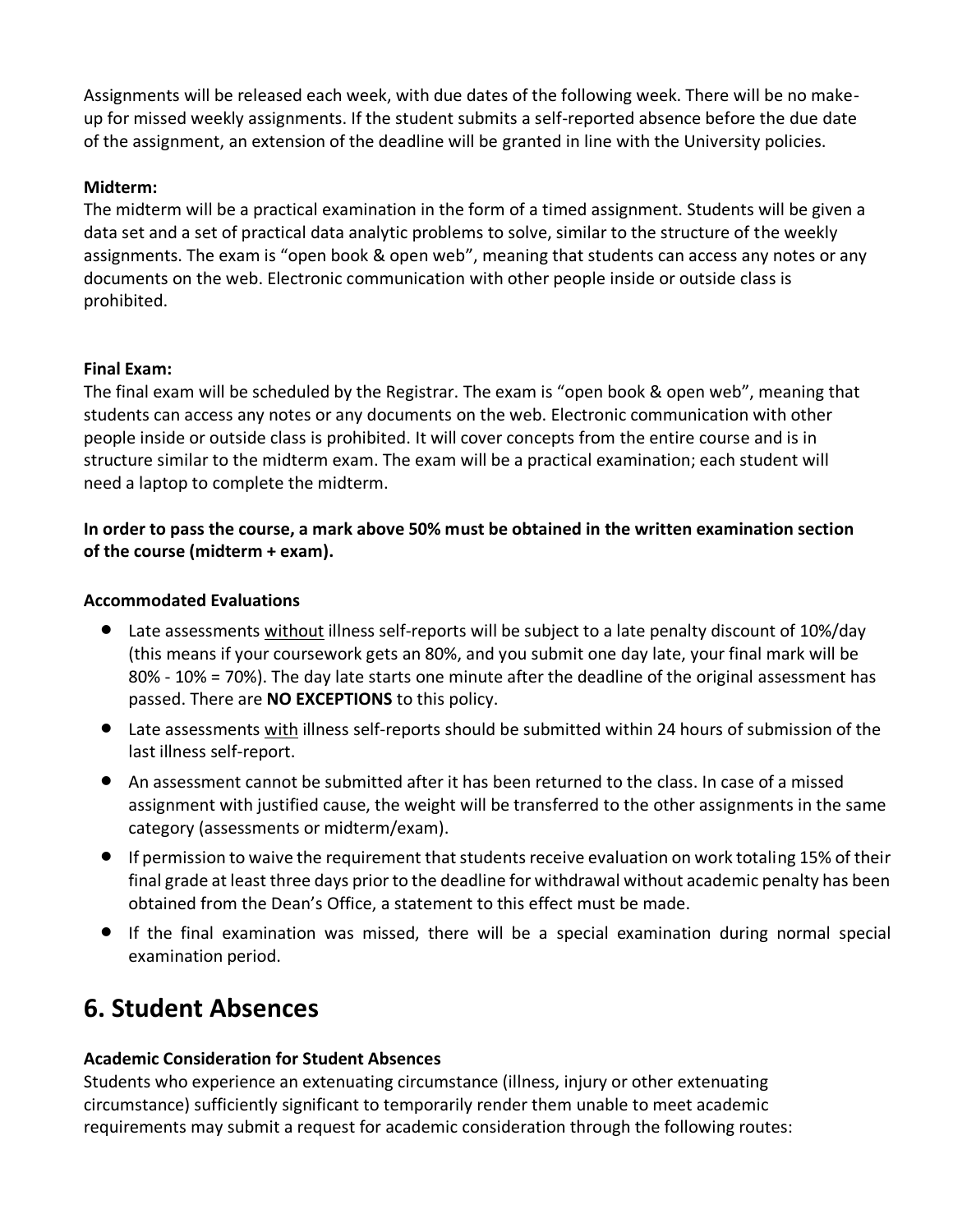- (i) Submitting a Self-Reported Absence (SRA) form provided that the conditions for submission are met. To be eligible for a Self-Reported Absence:
	- an absence must be no more than 48 hours
	- the assessments must be worth no more than 30% of the student's final grade (so only assessment can be SRAd in this course).
	- no more than two SRAs may be submitted during the Fall/Winter term
- (ii) For medical absences, submitting a Student Medical Certificate (SMC) signed by a licensed medical or mental health practitioner to the Academic Counselling office of their Faculty of Registration.
- (iii) Submitting appropriate documentation for non-medical absences to the Academic Counselling office in their Faculty of Registration.

Note that in all cases, students are required to contact their instructors within 24 hours of the end of the period covered. **If an SRA is not notified, it will be considered invalid, and the work will receive a mark of 0.**

Students should also note that individual instructors are not permitted to receive documentation directly from a student, whether in support of an application for consideration on medical grounds, or for other reasons. **All documentation required for absences that are not covered by the Self-Reported Absence Policy must be submitted to the Academic Counselling office of a student's Home Faculty.**

For the policy on Academic Consideration for Student Absences – Undergraduate Students in First Entry Programs, see:

https://www.uwo.ca/univsec/pdf/academic\_policies/appeals/accommodation\_illness.pdf

and for the Student Medical Certificate (SMC), see:

http://www.uwo.ca/univsec/pdf/academic\_policies/appeals/medicalform.pdf.

#### **Religious Accommodation**

When a course requirement conflicts with a religious holiday that requires an absence from the University or prohibits certain activities, students should request accommodation for their absence in writing at least two weeks prior to the holiday to the course instructor and/or the Academic Counselling office of their Faculty of Registration. Please consult University's list of recognized religious holidays (updated annually) at

https://multiculturalcalendar.com/ecal/index.php?s=c-univwo.

#### **Absences from Final Examinations**

If you miss the Final Exam, please contact the Academic Counselling office of your Faculty of Registration as soon as you are able to do so. They will assess your eligibility to write the Special Examination (the name given by the University to a makeup Final Exam).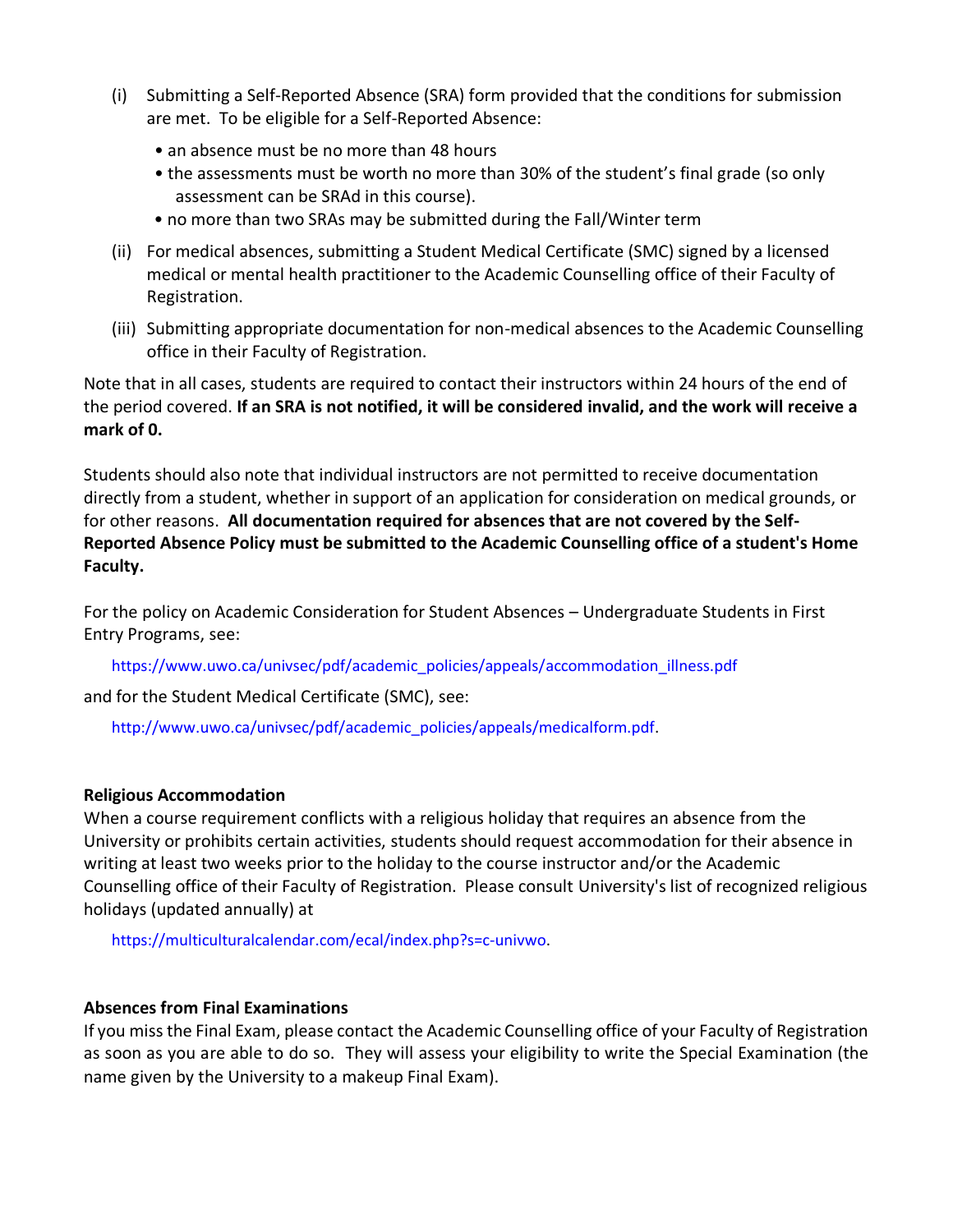You may also be eligible to write the Special Exam if you are in a "Multiple Exam Situation" (e.g., more than 2 exams in 23-hour period, more than 3 exams in a 47-hour period).

If a student fails to write a scheduled Special Examination, the date of the next Special Examination (if granted) normally will be the scheduled date for the final exam the next time this course is offered. The maximum course load for that term will be reduced by the credit of the course(s) for which the final examination has been deferred. See the Academic Calendar for details (under Special Examinations).

## **7. Accommodation and Accessibility**

#### **Accommodation Policies**

Students with disabilities work with Accessible Education (formerly SSD), which provides recommendations for accommodation based on medical documentation or psychological and cognitive testing. The policy on Academic Accommodation for Students with Disabilities can be found at:

https://www.uwo.ca/univsec/pdf/academic\_policies/appeals/Academic Accommodation\_disabilities.pdf,

### **8. Academic Policies**

The website for Registrarial Services is http://www.registrar.uwo.ca.

In accordance with policy,

https://www.uwo.ca/univsec/pdf/policies\_procedures/section1/mapp113.pdf,

the centrally administered e-mail account provided to students will be considered the individual's official university e-mail address. It is the responsibility of the account holder to ensure that e-mail received from the University at his/her official university address is attended to in a timely manner.

A laptop computer with internet connection is required for both the midterm and the exam.

**Scholastic offences** are taken seriously and students are directed to read the appropriate policy, specifically, the definition of what constitutes a Scholastic Offence, at the following Web site:

http://www.uwo.ca/univsec/pdf/academic\_policies/appeals/scholastic\_discipline\_undergrad.pdf.

All required papers may be subject to submission for textual similarity review to the commercial plagiarism detection software under license to the University for the detection of plagiarism. All papers submitted for such checking will be included as source documents in the reference database for the purpose of detecting plagiarism of papers subsequently submitted to the system. Use of the service is subject to the licensing agreement, currently between The University of Western Ontario and Turnitin.com (http://www.turnitin.com).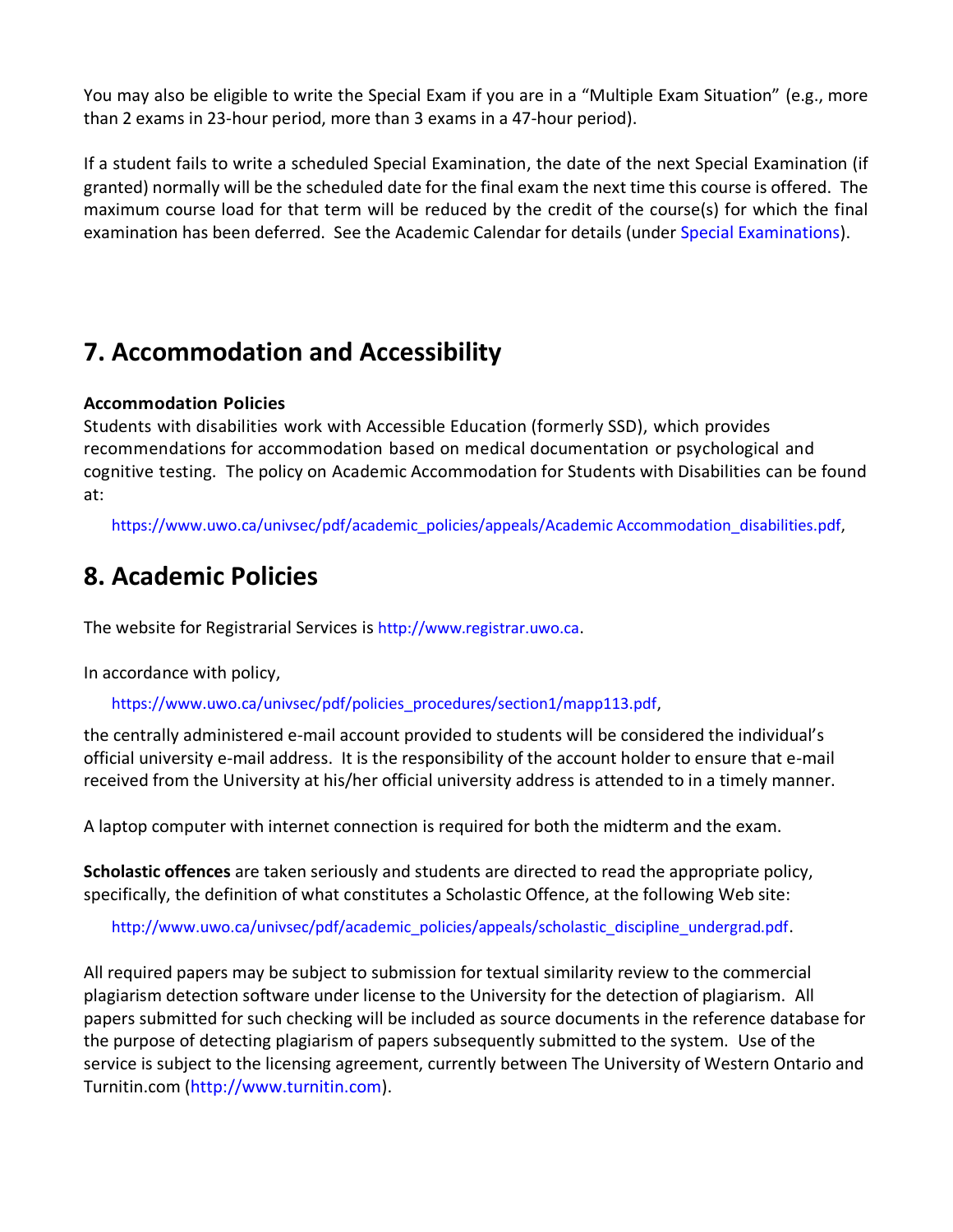Tests and examinations in this course will be conducted using a remote proctoring service. By taking this course, you are consenting to the use of this software and acknowledge that you will be required to provide **personal information** (including some biometric data) and the session will be **recorded**. Completion of this course will require you to have a reliable internet connection and a device that meets the technical requirements for this service. More information about this remote proctoring service, including technical requirements, is available on Western's Remote Proctoring website at:

https://remoteproctoring.uwo.ca.

# **9. Support Services**

Please visit the Science & Basic Medical Sciences Academic Counselling webpage for information on adding/dropping courses, academic considerations for absences, appeals, exam conflicts, and many other academic related matters: https://www.uwo.ca/sci/counselling/.

Please contact the course instructor if you require lecture or printed material in an alternate format or if any other arrangements can make this course more accessible to you. You may also wish to contact Accessible Education at (519) 661-2147 if you have any questions regarding accommodations.

Western University is committed to a thriving campus as we deliver our courses in the mixed model of both virtual and face-to-face formats. We encourage you to check out the Digital Student Experience website to manage your academics and well-being: https://www.uwo.ca/se/digital/.

Learning-skills counsellors at the Student Development Centre (http://www.sdc.uwo.ca) are ready to help you improve your learning skills. They offer presentations on strategies for improving time management, multiple-choice exam preparation/writing, textbook reading, and more. Individual support is offered throughout the Fall/Winter terms in the drop-in Learning Help Centre, and yearround through individual counselling.

Students who are in emotional/mental distress should refer to Mental Health@Western (http://www.health.uwo.ca/mentalhealth) for a complete list of options about how to obtain help.

Additional student-run support services are offered by the USC, http://westernusc.ca/services.

# **10. Accreditation**

This course is accredited under the Canadian Institute of Actuaries (CIA) University Accreditation Program (UAP) for the 2021-22 academic year. Achievement of the established exemption grade in this course may qualify a student from exemptions from writing certain preliminary exams.

Please see the following link for full details:

[http://www.cia-ica.ca/membership/university-accreditation-program---home](https://www.cia-ica.ca/membership/university-accreditation-program-home/information-for-candidates)